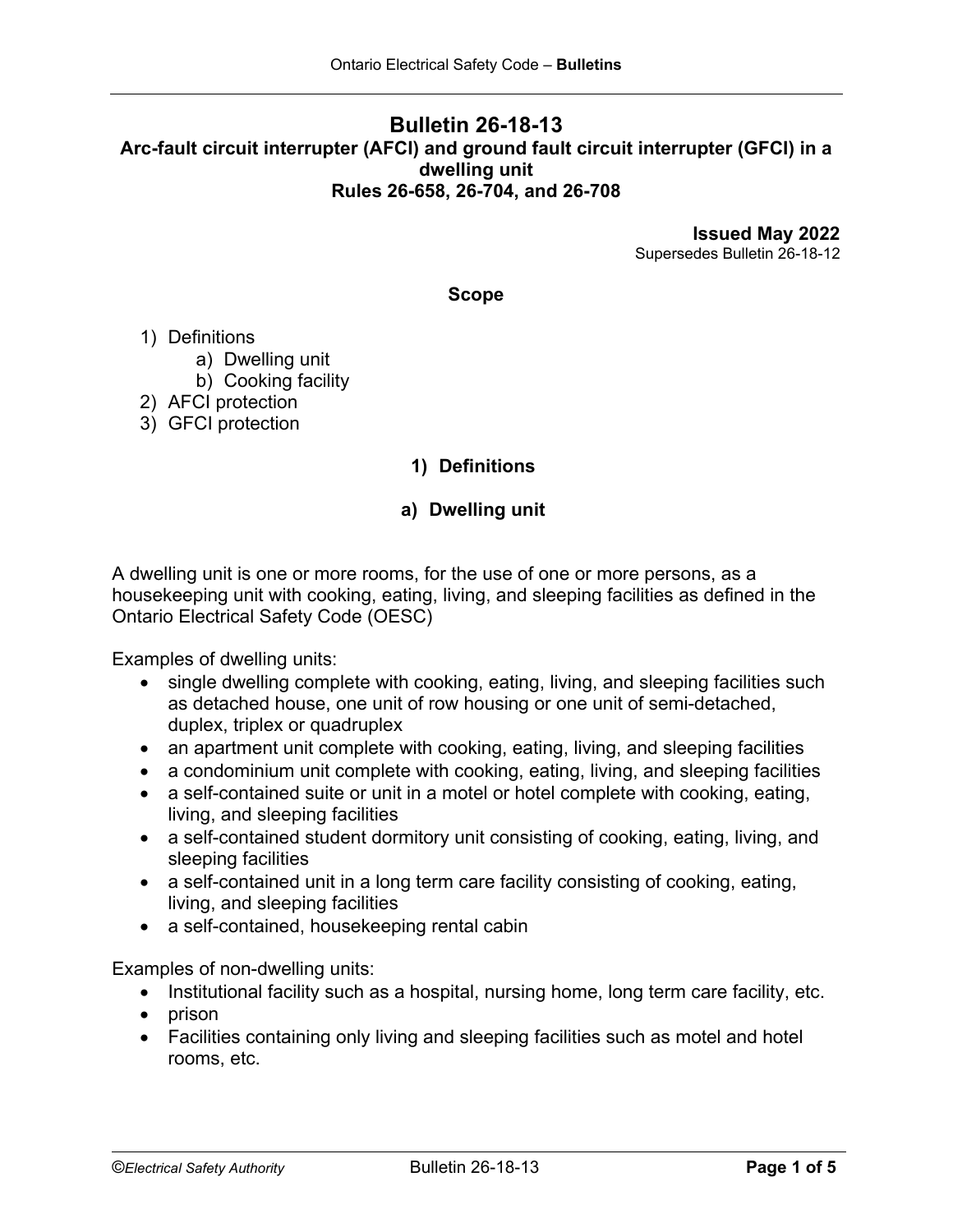# **Question 1**

Is a building intended as housing for seasonal agriculture workers, in the form of a "Bunkhouse", considered a dwelling unit?

# **Answer 1**

No.

# **Rationale 1**

As defined by Foreign Agricultural Resource Management Services (FARMS) Ontario, bunkhouses and family housing are defined differently.

- FARMS Ontario defines a Bunkhouse as a building that includes individual bunks and may contain a common kitchen to service all staff and it is not intended to be used as a dwelling unit.
- FARMS Ontario definition of Family Housing matches OESC definition of a single dwelling, so when a building is intended for Family Housing for seasonal workers, all requirements for a single dwelling unit including AFCI requirements shall apply.

# **b) Cooking facility**

A typical cooking facility includes appliances such as ranges or built-in ovens (electric or gas supply). Hot plates and microwaves do not constitute a cooking facility.

# **2) AFCI protection**

# **Background**

Prior to the 2015 OESC, the only type of AFCI device mandated was the Branch AFCI breaker. Branch AFCI breakers can only provide arcing protection against parallel faults The OESC now requires a **Combination-type AFCI ;** a device that provides both series and parallel arc fault protection to the entire branch circuit wiring, including cord sets and power supply cords connected to the outlets, against the unwanted effects of arcing. Combination-type AFCI breakers are marked as "Combination Type Arc-Fault Circuit-Interrupter" or "Combination Type AFCI".

In addition to combination type breakers, Outlet branch circuit-type arc-fault circuit interrupter (OBC) devices are now permitted when:

- i) the OBC device type AFCI is installed at the first outlet on the branch circuit; and
- ii) the wiring method for the portion of the branch circuit between the branch circuit overcurrent device and the first outlet is comprised of metal raceway, armoured cable or non-metallic conduit or tubing as shown below in Diagram B1.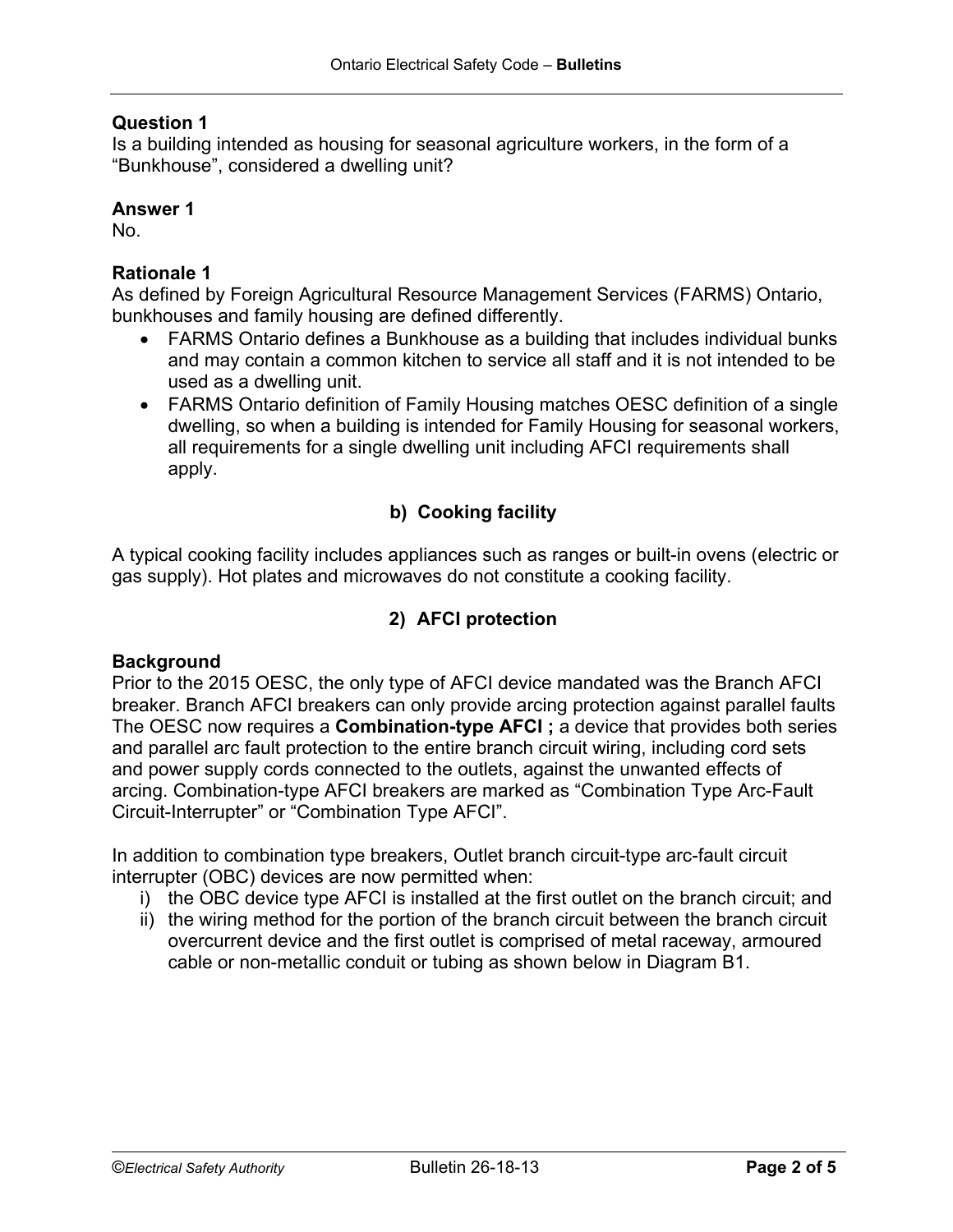

## **Diagram B1 – Wiring method when using OBC device**

## **Rationale**

Since OBC devices provide limited protection against arcing faults upstream of the OBC device (cannot interrupt parallel arcing faults), the increased wiring methods provide additional mechanical protection to the conductors from damage and also mitigates arcing faults from igniting adjacent combustibles.

### **Question 2**

When a branch circuit originates from a dwelling unit to feed receptacles not installed in or on the dwelling unit (e.g. landscape, garage or shed receptacle) is arc-fault protection required

### **Answer 2**

No, these branch circuits are not for the dwelling unit.

#### **Question 3**

For a branch circuit containing both lighting and receptacle outlets, is AFCI protection required?

#### **Answer 3**

Yes, unless exempted by Rule 26-658 1).

### **Question 4**

Is AFCI protection required for receptacles not specifically exempted in rule 26-658, such as those for a dedicated microwave, dishwasher, or garbage disposal unit?

#### **Answer 4**

Yes.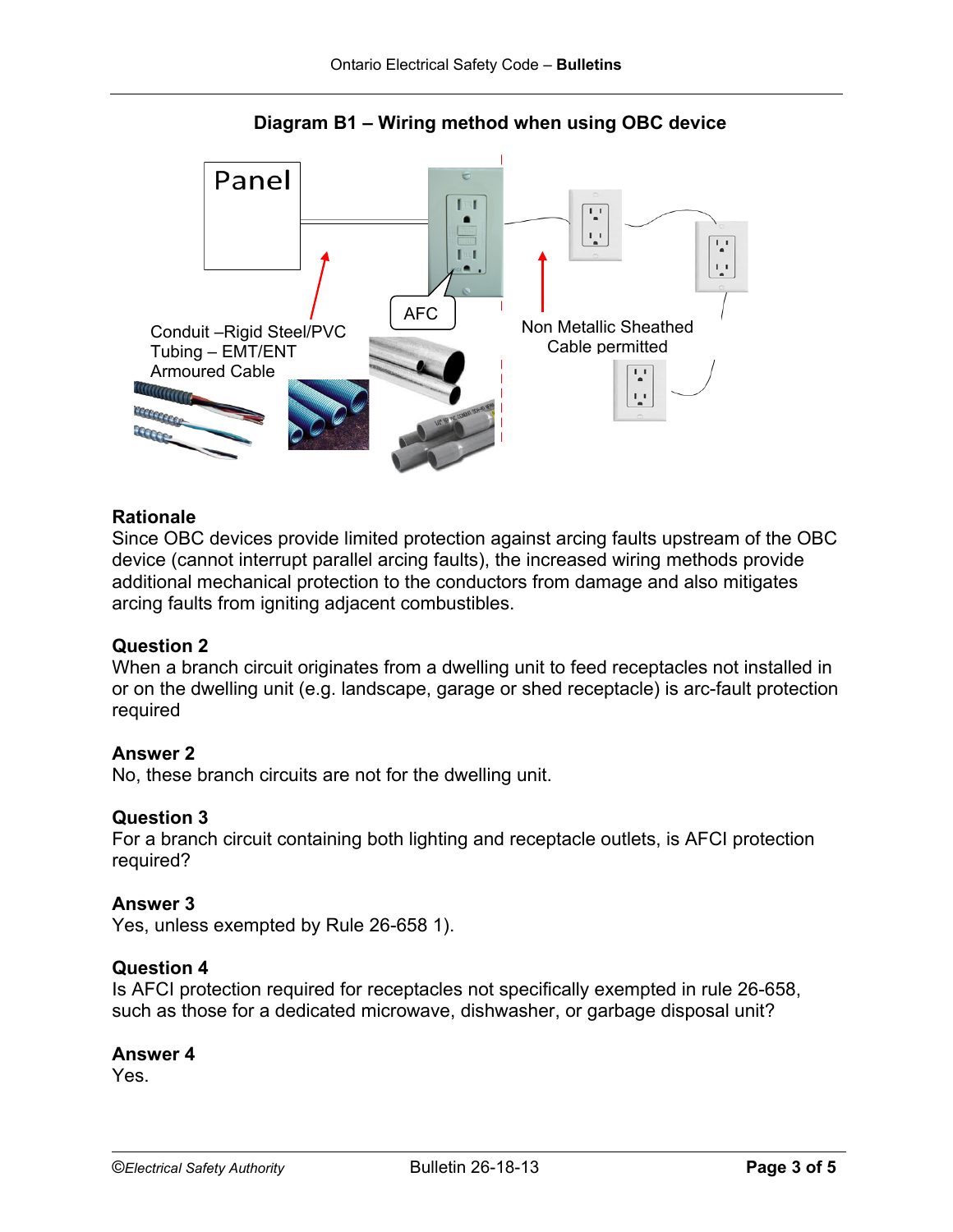# **Question 5**

When a panelboard located on the exterior of a dwelling feeds adjacent receptacles and no portion of the branch circuit is contained within the dwelling, is AFCI protection required?

# **Answer 5**

No.

# **Rationale 5**

These branch circuits are not within or for the dwelling units.

# **3) GFCI protection**

Rule 26-704 requires receptacles of **5-15R or 5-20R** configuration installed outdoors **located within 2.5 m of** finished grade, to be protected by a GFCI of the Class A type. The Rule is not applicable to receptacles other than 5-15R or 5-20R configuration.

The OESC contains other rules to require GFCI protection for outdoor receptacles in other than residential occupancies, for example: receptacles and equipment around a pool (Rule 68-068 and Bulletin 68-7-\*), receptacles for recreational vehicles and mobile homes (Rule 72-108) and receptacles for HVAC equipment located on rooftops (Rule 26-710 and Bulletin 26-27-\*).

### **Question 6**

Is GFCI protection required for a receptacle on a porch or balcony in buildings of residential occupancies?

### **Answer 6**

It depends on whether the porch or balcony is enclosed or not and whether the receptacle is at or within 2.5 m of finished grade. All receptacles (5-15R or 5-20R) installed outdoors and within 2.5 m of **finished grade** are required to be protected by a GFCI, as required by Rule 26-704.

### **Question 7**

Does the OESC require GFCI protection of receptacles located in a residential carport?

### **Answer 7**

Yes. All receptacles located in a residential carport shall be considered as outdoors and shall be protected by a GFCI of the Class A type, as per Rule 26-704. A carport that has more than 60% of the total perimeter enclosed by walls, doors or windows shall be considered as being a garage and GFCI protection shall not be required for receptacles within.

### **Note**

Requirements for wet location cover plates are explained in Rule 26-708.